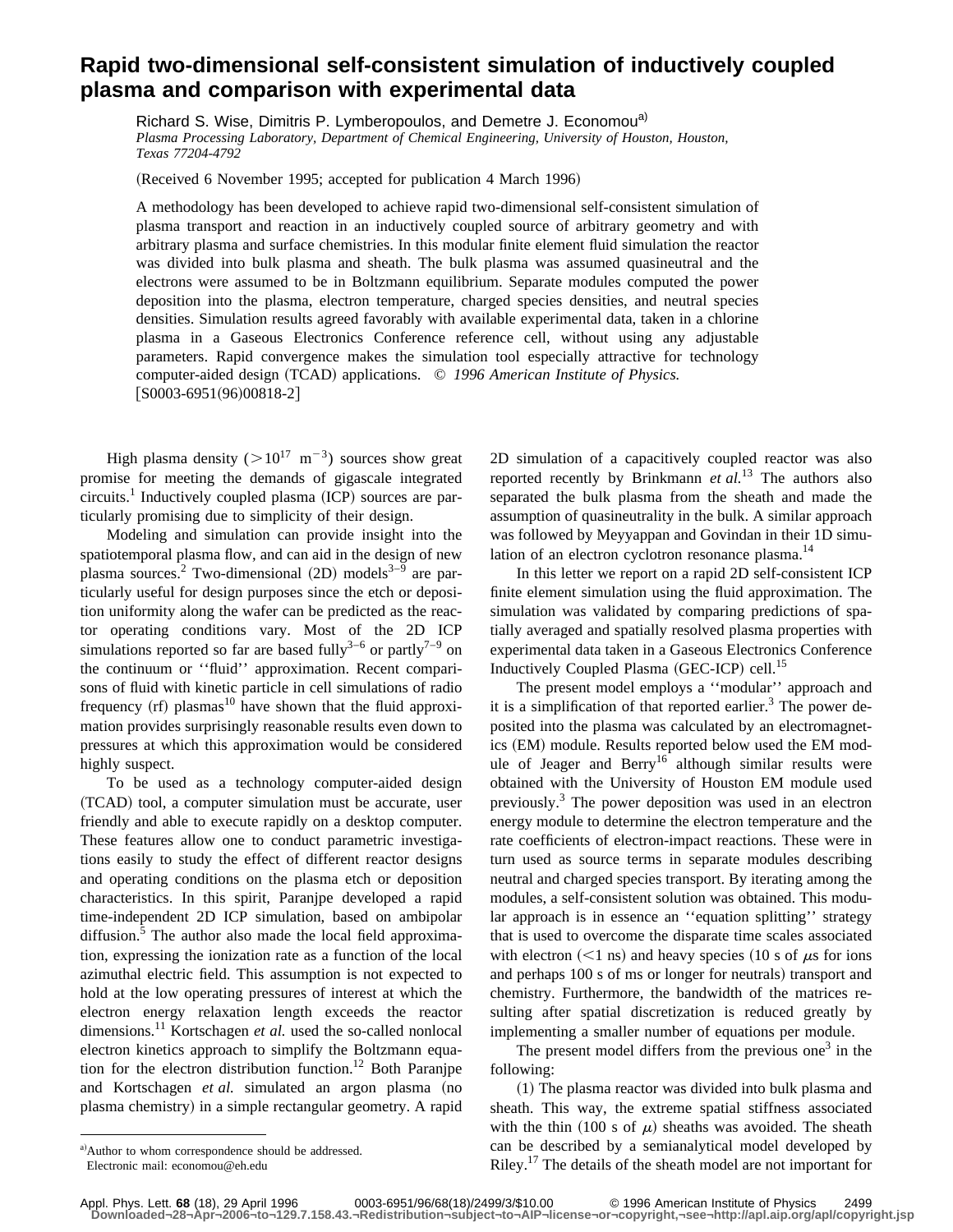the present simulation because  $(a)$  capacitive coupling from the coil is not considered,  $(b)$  an unbiased substrate is used, and  $(c)$  the focus of this letter is the bulk plasma, and comparisons with data are made for species densities in the bulk plasma.

~2! Instead of solving Poisson's equation, quasineutrality was assumed to prevail in the bulk plasma. This is an excellent approximation for the bulk since the Debye length is exceedingly small compared to the reactor dimensions. Of course, Poisson's equation has to be solved in the sheath. In the present model, the positive and negative ion densities were solved using the corresponding particle balance equations, and the electron density was calculated through the electroneutrality constraint.

~3! The electrons were assumed to be in Boltzmann equilibrium, implying that the electric field force almost balances the electron pressure force in the momentum balance equation. This assumption was verified by using the results of the full simulation. $3$  The space charge field was then calculated through the electron pressure gradient **E**  $= \Delta(kT_e n_e)/(qn_e)$ , where *k*,  $T_e$ ,  $n_e$ , and *q* are the Boltzmann constant, electron temperature, electron density, and charge, respectively.

Boundary conditions were imposed essentially at the reactor wall assuming a very thin sheath. The sheath was, therefore, handled as a discontinuity of the potential at the wall. The positive ion flux out of the plasma was set equal to the local density times the local Bohm velocity. The negative ion density was set equal to zero, and the gradient of the electron temperature was set equal to zero along the walls.

Implementing the above simplifications resulted in a dramatic reduction in the CPU time required to achieve a converged solution. For the full chlorine chemistry<sup>3</sup> and full 2D GEC-ICP geometry<sup>15</sup> implemented herein, convergence was obtained after  $\sim$ 1 h of CPU on a 125 MHz Hewlett-Packard workstation. After a converged solution has been obtained, further simulations at nearby operating points can be even faster. This makes the simulation particularly attractive for TCAD applications. Significantly, the simulation results are in quantitative agreement with laboratory data. Details of the numerical procedure and grid resolution effects on accuracy will be presented elsewhere.

Base case conditions for this simulation were: pressure 20 mTorr, coil excitation frequency 13.56 MHz, plasma power 180 W, flow rate 20 sccm of pure chlorine, no substrate electrode bias, and no wafer present (no etching). The base case conditions were used unless noted otherwise. The chlorine chemistry was identical to that used previously<sup>3</sup> except that no etching was allowed to compare with the GEC-ICP data taken without a silicon wafer present. The wall recombination probability of Cl atoms was fixed at 0.1 on all surfaces, a value used before the experimental data were known.

Power was found to be deposited in a toroidal shape, peaking near the middle turn of the five turn coil (see Fig. 1) for location of coils). The azimuthal electric field which sustains the plasma decayed over a distance of  $\sim$ 1 cm (skin depth) under these conditions.

The density profile of the dominant ion  $(Cl^+)$  is shown in Fig. 1 (left-hand side). The  $Cl^+$  ions peak on axis, despite



FIG. 1.  $Cl^+$  ion (left-hand side) and Cl atom (right-hand side) number density distributions for 20 sccm, 180 W, 20 mTorr chlorine plasma sustained by an inductively coupled source in a Gaseous Electronics Conference cell geometry. A cross section of the planar coil is also shown.

the fact that the ion production rate had a peak off axis. The plasma is very well confined despite the low operating pressure. The peak Cl<sup>+</sup> ion density is nearly  $3 \times 10^{17}$  m<sup>-3</sup>. The ion density drops by an order of magnitude beyond a radial distance of  $\sim 0.06$  m. These results are similar to those obtained by Ventzek *et al.*<sup>8</sup> in the GEC-ICP geometry in pure argon and in an argon–chlorine mixture.

The atomic chlorine number density is shown in Fig. 1 (right-hand side). The flow is quite diffusive due to the very low gas flow rate (20 sccm). The Cl atom density is highest near the reactor center and shows a smooth radial decay towards the surrounding chamber. The molecular chlorine number density distribution was ''complementary'' to that of Fig. 1 (right-hand side). Molecular chlorine was depleted in the main body of the plasma but reformed by wall recombination reactions further downstream.

The calculated line-integrated electron densities as a function of power (solid line) are compared with experimental data (solid squares) taken by microwave interferometry<sup>15</sup> in Fig. 2. The agreement is thought to be good, considering that no rate coefficients were adjusted in the simulation. The electron density increases linearly with power, as expected



FIG. 2. Comparison between simulation results (lines) and experimental data (points) for a 20 mTorr chlorine plasma. Left-hand side axis: lineintegrated electron density through the reactor midplane; solid squares are data from Ref. 15. Right-hand side axis: negative ion density at the reactor center; solid circles are data from Ref. 18.